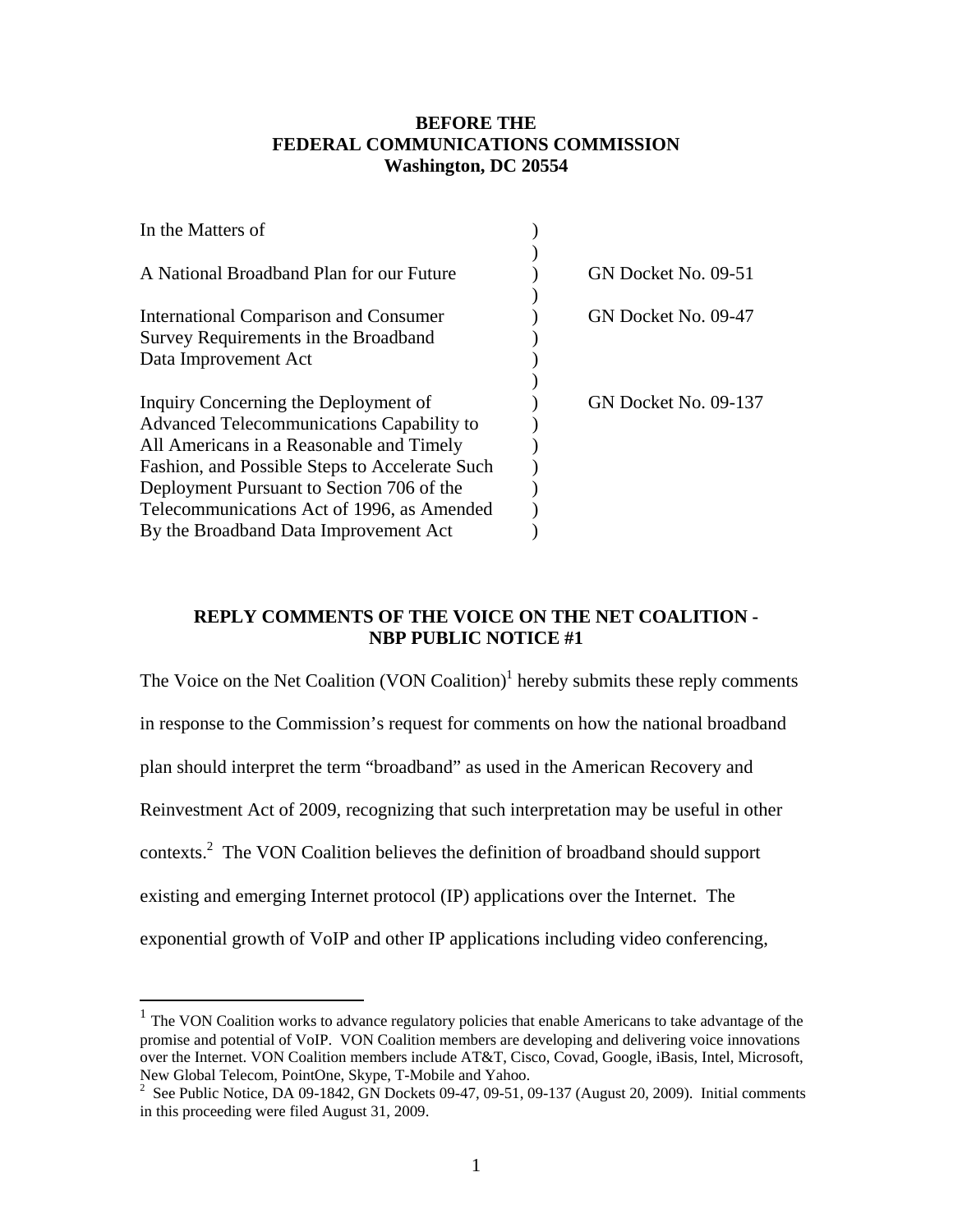distance learning, video chats or interactive gaming suggests that IP applications are driving broadband adoption, and becoming more essential to residential, commercial and public safety users.

 In response to the three specific topics the Commission asks to be addressed, VON provides the following:

# **1. Form, Characteristics and Performance Indicators.**

The definition of advanced telecommunications capability in Section  $706(c)(1)$  of the Communications Act provides the framework for a definition of broadband. At a minimum the definition or definitions adopted herein should include capabilities defined by high-level categories, e.g. to enable users to send and receive high-quality voice, data, graphics and video using any technology. The Commission should avoid definitions that target more specific categories or applications within each of these high-level categories. Although consumers may seek to access similar applications over both wireline and wireless networks, any definition(s) will need to reflect the differences between fixed wireline and mobile/wireless networks (e.g., wireless networks are spectrally constrained and must comply with FCC band plans and interference rules). However, as noted in the Comments of OPASTCO, $3$  new broadband applications are requiring faster upload and download speeds, so the definition(s) adopted herein should be flexible to accommodate changes in both technology and user requirements. Thus, any broadband definition adopted must evolve with time as many of the emerging applications will serve multiple, simultaneous users, and will require far more capacity than email or web browsing. As part of this process, the FCC should maintain focus on the underlying performance

 $\overline{a}$ 

 $3$  Comments of OPASTCO, GN Docket Nos. 09-47, et. al., filed August 31, 2009 at pp. 6-7.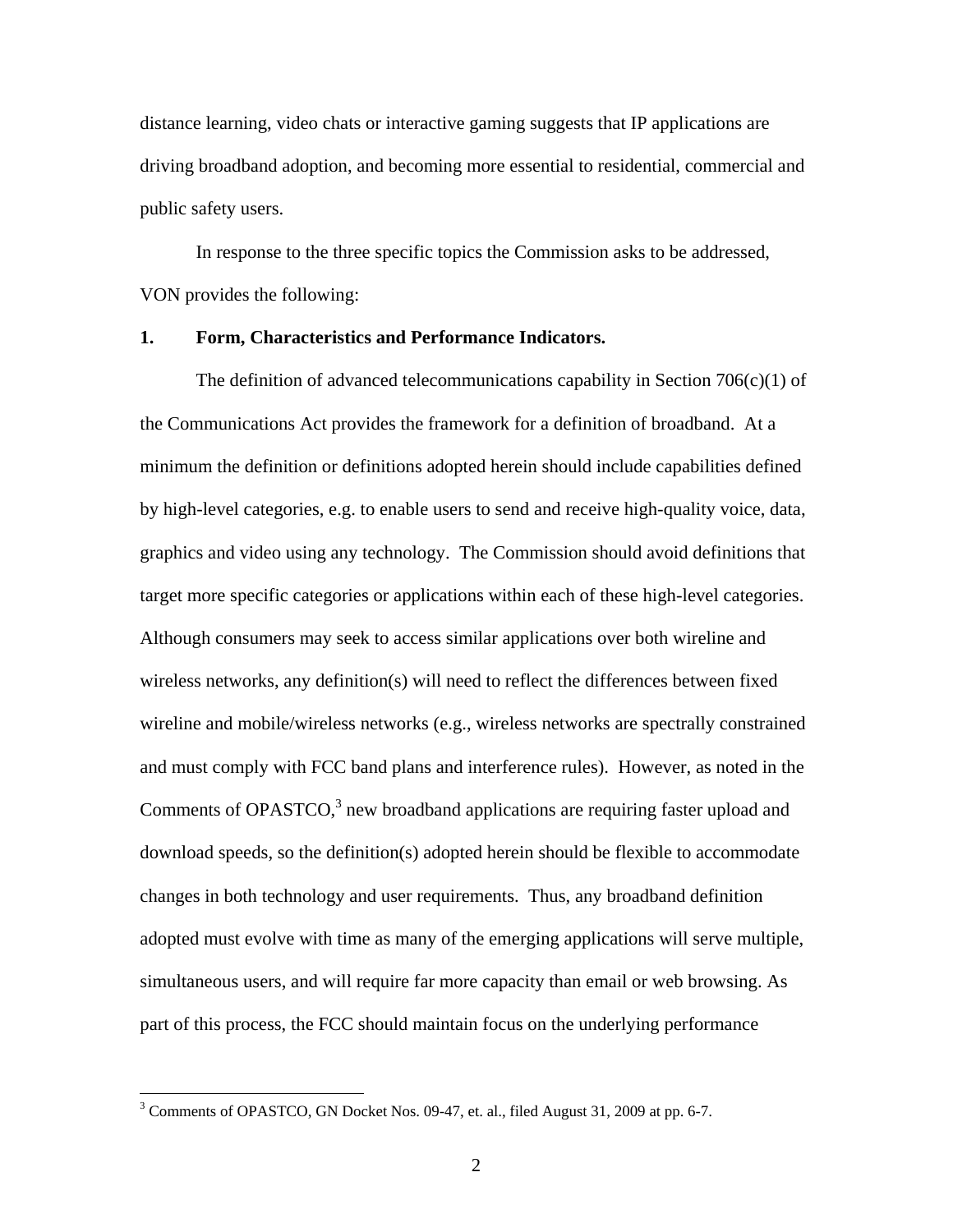characteristics of the technology and not on any formulaic naming conventions as being important differentiators.

### **2. Thresholds**

While the VON Coalition is not advocating any specific minimum thresholds at this time, any minimum threshold established must recognize that IP applications are drivers of broadband adoption in the United States. Residential, consumer and business customers are increasingly switching to IP applications to meet basics communications needs, lower costs and take advantage of new features and functionalities. Thus, the minimum thresholds adopted, if any, should support high-quality voice services as well as those applications that enable a user to have sufficient connectivity to accommodate generally available applications in the market at any given point in time. As noted above, in determining any minimum thresholds, the Commission should take into account basic differences in technology (e.g., between wireline and wireless) and adopt a threshold that is technologically feasible.

#### **3. Updates**

 Between its ongoing requirement under Section 706 to determine whether broadband is being deployed to all Americans in a reasonable and timely fashion, and the data collection from the semi-annual Form 477 filings, the FCC is well equipped to monitor the market for broadband and update its definition as necessary. Moreover, once completed, the Commission's national broadband plan, state mapping initiatives and the 2010 census will provide more vital information for the continuing development of its broadband goals, as well as a better understanding of the broadband market. At this time, no other proceedings for updates are likely needed.

3